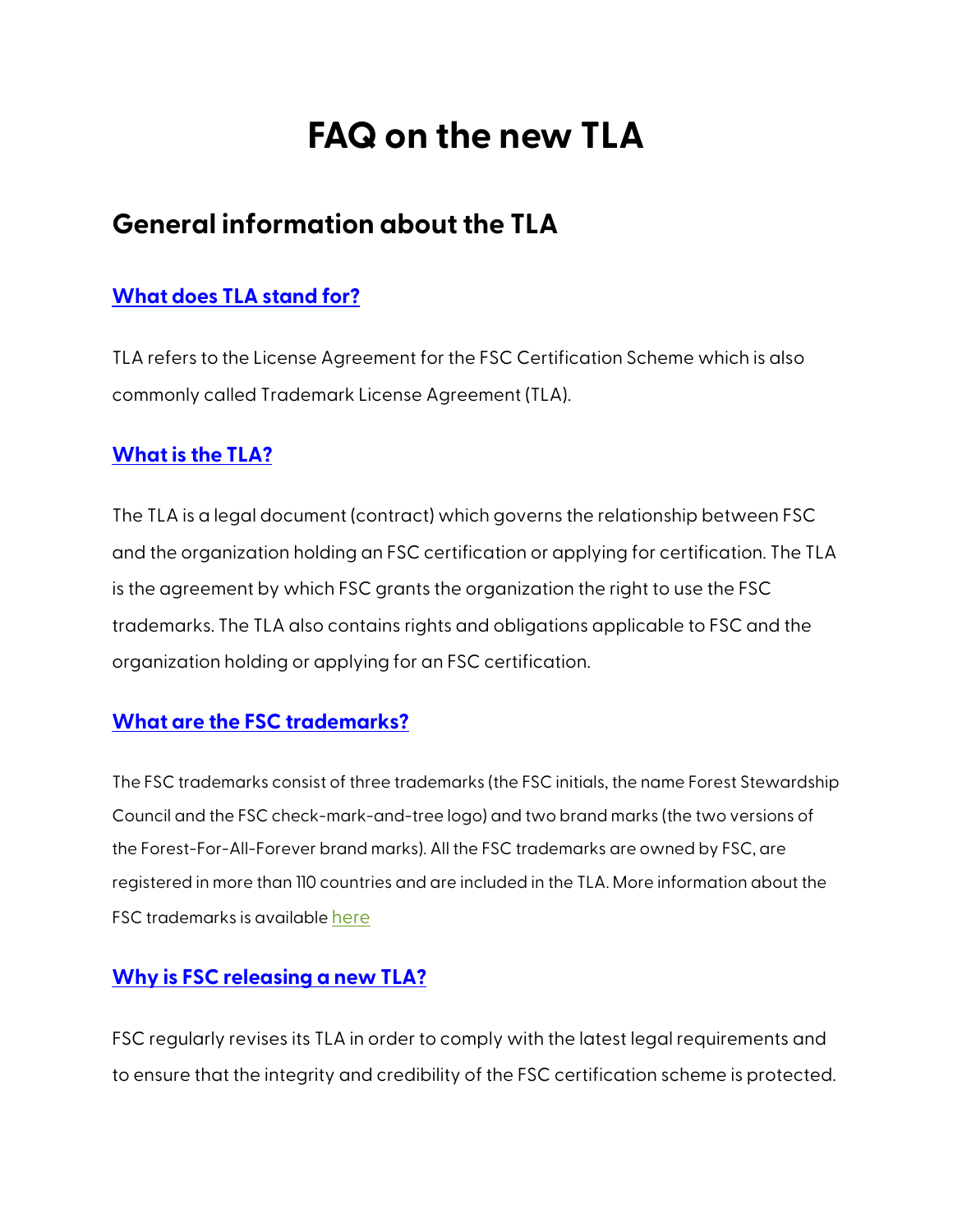## **[Is the new TLA available in my language?](https://connect.fsc.org/es/tla/faqs#is-the-new-tla-available-in-my-language)**

The new TLA is currently available in 5 languages: English, Chinese, Russian, Portuguese (Brazil), German. The TLA can be obtained in a bilingual version (English-Other language) but the English version governs the TLA.

The new TLA will be available in 18 languages: English, Czech, German, Spanish, French, Italian, Japanese, Dutch, Polish, Portuguese (Brazil), Portuguese (Portugal), Russian, Chinese, Bulgarian, Turkish, Romanian, Korean and Croatian.

## **[What is FSC Connect?](https://connect.fsc.org/es/tla/faqs#what-is-fsc-connect)**

[FSC Connect](https://connect.fsc.org/) is a so called hub portal, where your organization can access various FSC portals, including the FSC Certification Portal.

## **[What is the FSC Certification Portal?](https://connect.fsc.org/es/tla/faqs#what-is-the-fsc-certification-portal)**

Th[e FSC Certification Portal](https://connect.fsc.org/tla/home) enables communication between FSC and FSC certificate holders (also called licensees) about the certification requirements and the administration of the TLA, including its electronic signature.

## **[Who can I contact, if I have a difficulty accessing FSC Connect or the FSC](https://connect.fsc.org/es/tla/faqs#who-can-i-contact-if-i-have-a-difficulty-accessing-fsc-connect-or-the-fsc-certification-portal)  [Certification Portal?](https://connect.fsc.org/es/tla/faqs#who-can-i-contact-if-i-have-a-difficulty-accessing-fsc-connect-or-the-fsc-certification-portal)**

For any problems relating to FSC Connect or the FSC Certification Portal, you can write an email to [connect@fsc.org.](mailto:connect@fsc.org)

## **Content of the TLA**

**[What is covered by the license to use the FSC trademarks?](https://connect.fsc.org/es/tla/faqs#what-is-covered-by-the-license-to-use-the-fsc-trademarks)**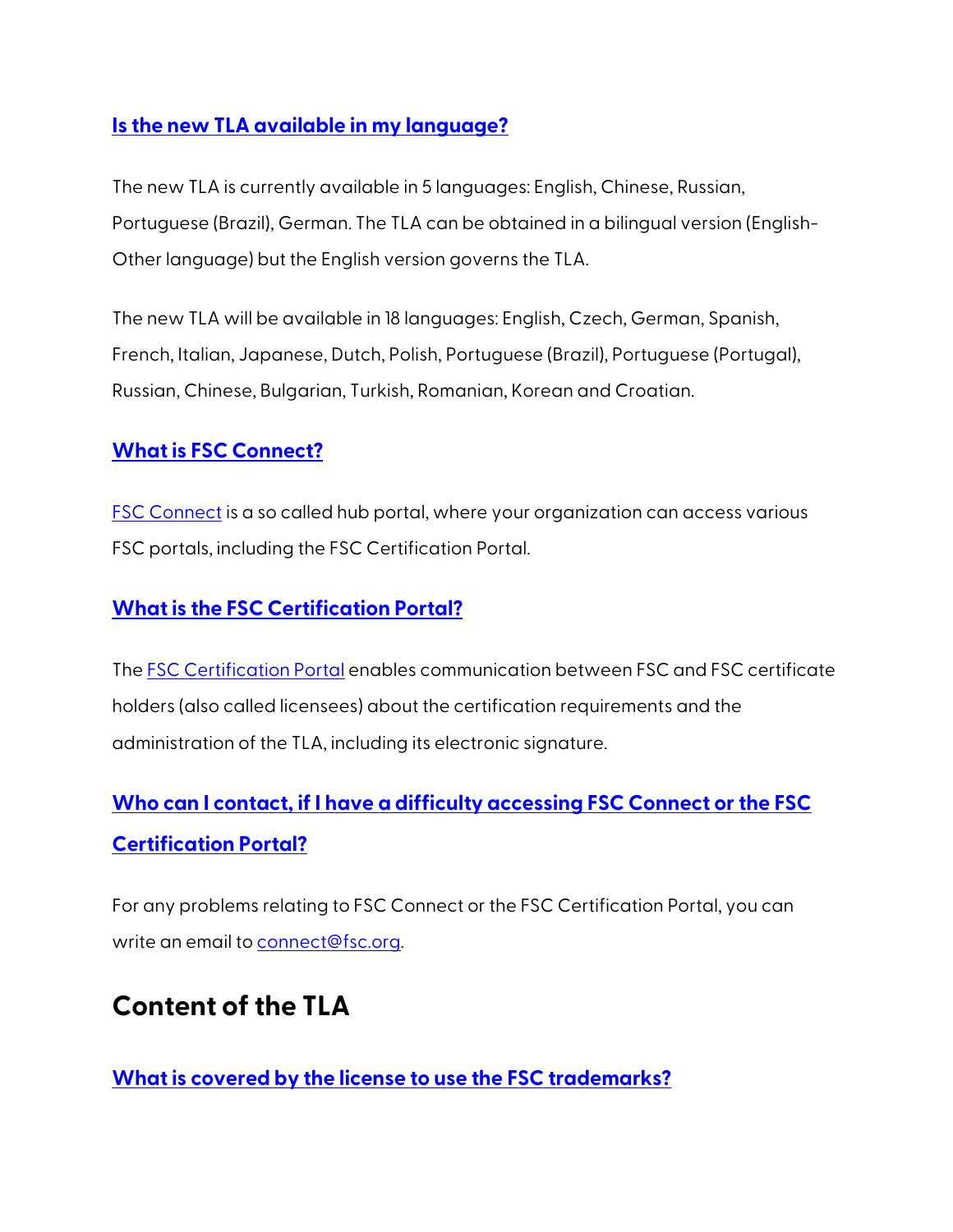The TLA grants the right to use the FSC trademarks (the so-called "granted rights") for both onproduct labelling and promotional use. The specific rules governing the use of the FSC trademarks by certificate holders are set out in [FSC-STD-50-001.](https://fsc.org/en/document-centre/documents/resource/225)

## **[What is a certificate holder?](https://connect.fsc.org/es/tla/faqs#what-is-a-certificate-holder)**

A certificate holder is an organization holding an FSC certification.

## **[What are the granted rights?](https://connect.fsc.org/es/tla/faqs#what-are-the-granted-rights)**

The granted rights are the rights to use the FSC trademarks for both on-product labelling and promotional use.

## **[Once the TLA is signed, can my organization start using the FSC](https://connect.fsc.org/es/tla/faqs#once-the-tla-is-signed-can-my-organization-start-using-the-fsc-trademarks)  [trademarks?](https://connect.fsc.org/es/tla/faqs#once-the-tla-is-signed-can-my-organization-start-using-the-fsc-trademarks)**

The TLA signature does not allow your organization to use the FSC trademarks right away. Any use of the FSC trademarks should first be approved by your certification body. The use of the FSC logo without prior-approval from the certification body constitutes a breach of the certification requirements. In addition, any use of the FSC trademarks must comply with the requirements set out i[n FSC-STD-50-001.](https://fsc.org/en/document-centre/documents/resource/225)

## **[Where can I check the status of the TLA?](https://connect.fsc.org/es/tla/faqs#where-can-i-check-the-status-of-the-tla)**

The status of the TLA (valid, suspended or terminated) can be found using the FSC public search function available on the FSC's website [here.](https://info.fsc.org/)

## **[What are the new features introduced by FSC in the new TLA?](https://connect.fsc.org/es/tla/faqs#what-are-the-new-features-introduced-by-fsc-in-the-new-tla)**

The TLA introduces numerous new features which can be broadly categorized as follows:

*Modernization:*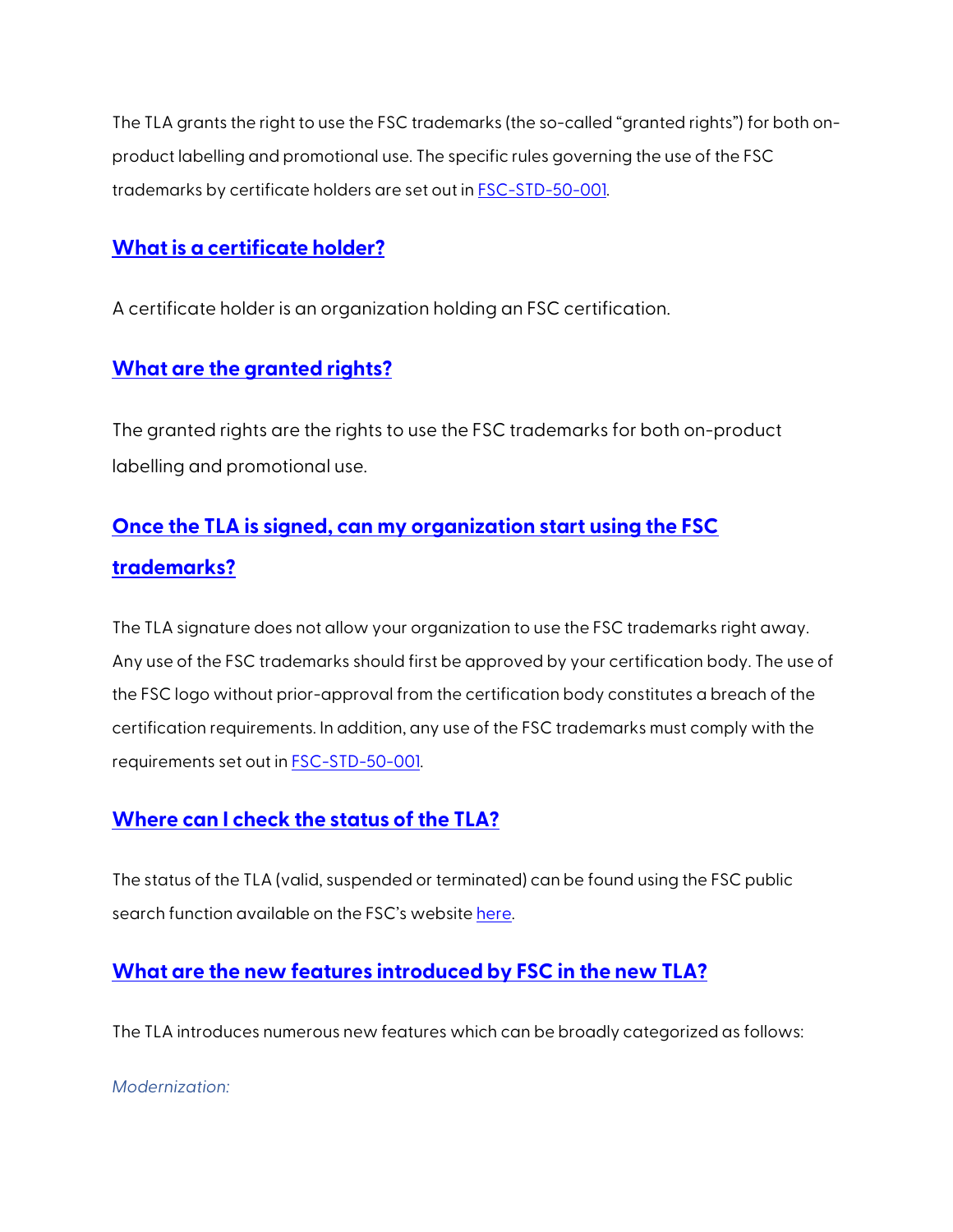The new TLA will be signed electronically via a new **FSC Certification Portal and the physical** signature of a hard copy will be phased out. The FSC Certification Portal will also be used by FSC to communicate revisions of the certification requirements. This way the certificate holder can receive certification requirement updates from both their certification body and from FSC directly. Thanks to this modernization, several administrative steps will not be necessary anymore. This new solution will also reduce the use of paper.

#### *Integrity & Credibility:*

The new TLA contains new rules that improve FSC's ability to uncover and block organizations selling non-certified products with false claims of being FSC certified. FSC will also impose a financial penalty on organizations making false claims.

#### *Compliance:*

The new TLA incorporates new legal requirements, including the so-called GDPR, the European legislation governing data protection.

#### **[Where can I find the certification requirements mentioned in the TLA?](https://connect.fsc.org/es/tla/faqs#where-can-i-find-the-certification-requirements-mentioned-in-the-tla)**

All the certification requirements mentioned in the TLA are availabl[e here o](https://fsc.org/en/normative-framework-overview)n the FSC website.

#### **[What is the suspension of the granted rights?](https://connect.fsc.org/es/tla/faqs#what-is-the-suspension-of-the-granted-rights)**

The suspension of the granted rights puts on hold the rights of an organization holding a TLA to use the FSC trademarks. The suspension of the granted rights is decided by FSC when the organization does not comply with the TLA provisions, for example when it violates the certification requirements, commits trademark infringements, makes false claims or is the subject of an investigation for the violation of the Policy for the Association with FSC.

## **[What are the effects of the suspension of the granted rights?](https://connect.fsc.org/es/tla/faqs#what-are-the-effects-of-the-suspension-of-the-granted-rights)**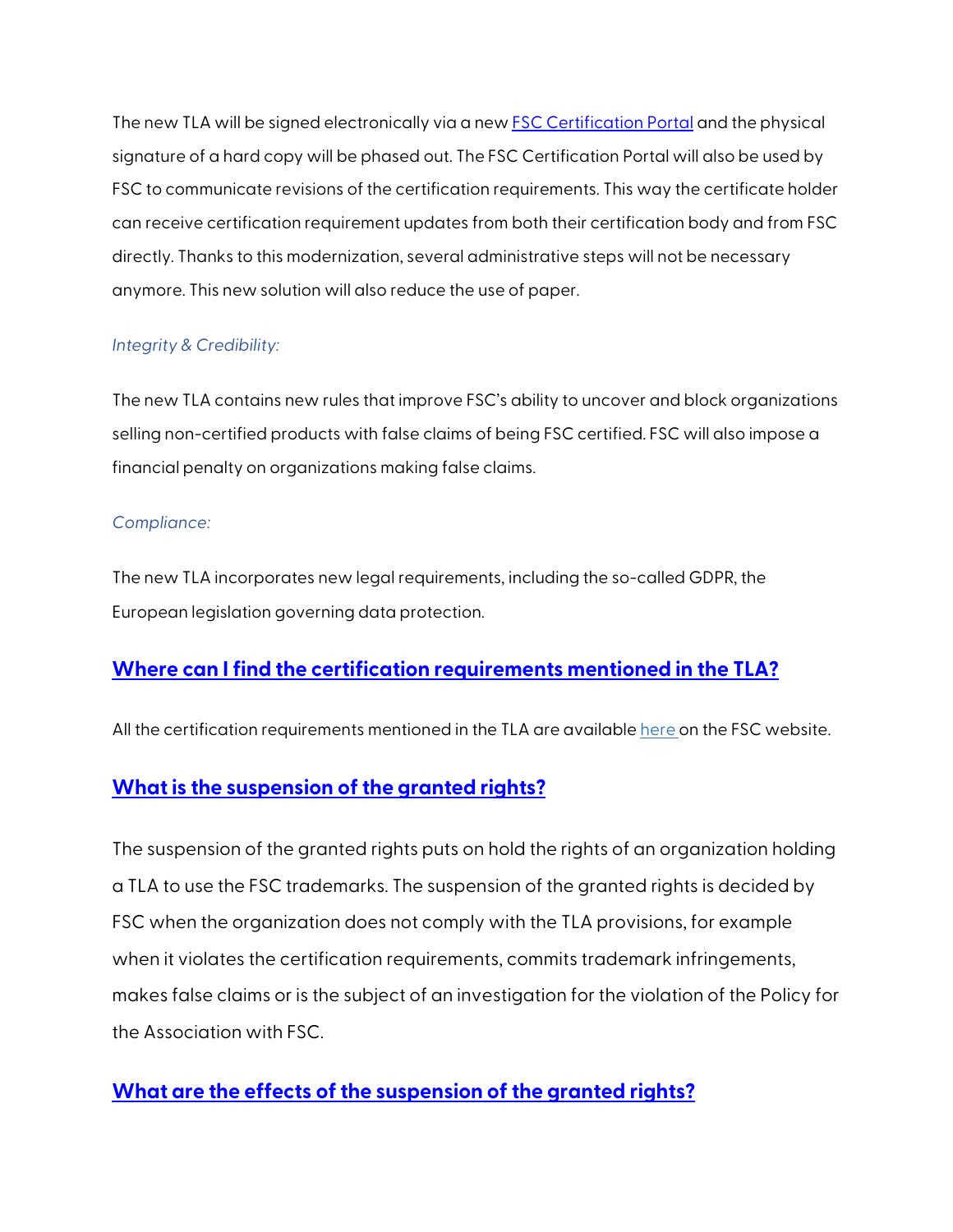During the suspension of the granted rights, the organization is not entitled to use the FSC trademarks for on-product labelling and promotional use. This means that during the suspension the organization cannot issue invoices with FSC claims or sell products bearing the FSC trademarks. The suspension of the granted rights does not affect the other rights and obligations under the TLA.

#### **[What happens when an organization is blocked by FSC?](https://connect.fsc.org/es/tla/faqs#what-happens-when-an-organization-is-blocked-by-fsc)**

The blockage of an organization holding an FSC certification is decided by FSC in response to false claims and prevents the organization from carrying out activities or processes that are included in their scope of certification (e.g. processing, labelling, storing or transporting). An organization that is blocked cannot be re-certified by the same or a different certification body for a defined time period. More information about blockage can be found in [ADVICE-40-004-18](https://fsc.org/en/document-centre/documents/resource/173)

#### **[What is the difference between suspension and blockage?](https://connect.fsc.org/es/tla/faqs#what-is-the-difference-between-suspension-and-blockage)**

A suspension only applies to the granted rights and affects the rights of an organization holding a TLA to use the FSC trademarks.

The blockage of an organization holding a TLA is decided by FSC in response to false claims and prevents the organization from carrying out activities or processes that are included in their scope of certification (e.g. reading, processing, labelling, storing or transporting).

#### **[What are false claims?](https://connect.fsc.org/es/tla/faqs#what-are-false-claims)**

False claims refer to non-certified products being sold with the claim that they are certified. A false claim can be a claim made on sales documents (physical or electronic) or the use of the FSC trademarks on either products or in connection with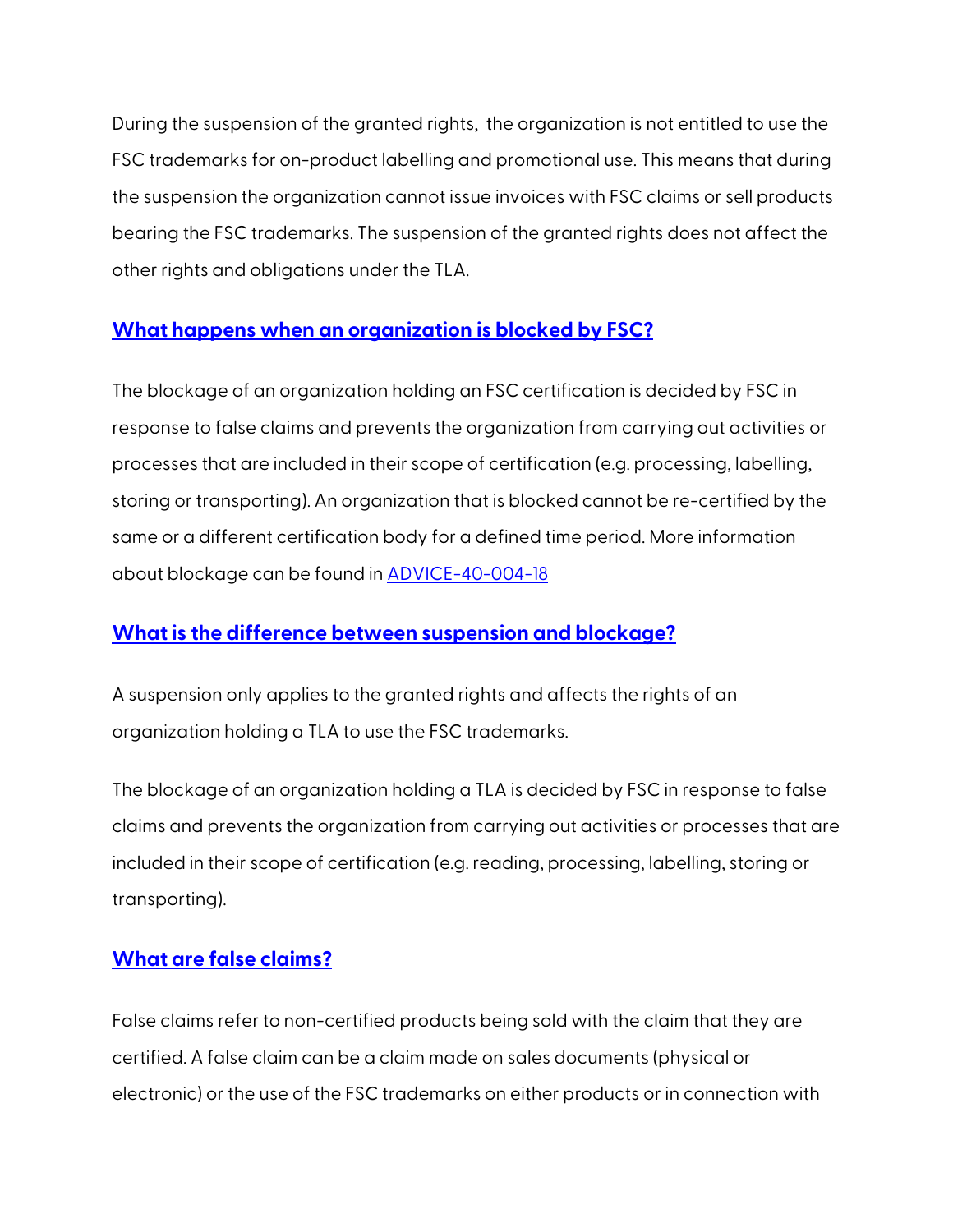projects that are not eligible to be claimed, labelled and/or promoted as being FSCcertified or FSC controlled wood.

## **[What kind of false claims can lead to the blockage of my organization?](https://connect.fsc.org/es/tla/faqs#what-kind-of-false-claims-can-lead-to-the-blockage-of-my-organization)**

An organization will be blocked if FSC finds that it made deliberate false claims, i.e. false claims made with knowledge of their consequences. The organization will also be blocked if it has made more than two negligent false claims within a period of 5 years. FSC and/or certification bodies always issue a corrective action request in response to false claims. More information about false claims can be found in [ADVICE-40-004-18](https://fsc.org/en/document-centre/documents/resource/173)

## **[Can my organization be sanctioned for false claims made negligently?](https://connect.fsc.org/es/tla/faqs#can-my-organization-be-sanctioned-for-false-claims-made-negligently)**

If FSC or a certification body finds that an organization made false claims negligently, a corrective action request will be issued, and your organization will have to take actions to remove or fix the false claims. The organization will only be sanctioned by a blockage if it has made more than two negligent false claims within a period of 5 years. More information about false claims can be found i[n ADVICE-40-004-18](https://fsc.org/en/document-centre/documents/resource/173)

## **[How can the suspension be lifted?](https://connect.fsc.org/es/tla/faqs#how-can-the-suspension-be-lifted)**

The suspension of the granted rights can be lifted once the suspended organization complies with the FSC certification requirements and implements the corrective action requested by FSC and/or their certification body.

#### **[How can the blockage be lifted?](https://connect.fsc.org/es/tla/faqs#how-can-the-blockage-be-lifted)**

The blockage of the organization can be lifted once the organization has paid the financial penalty and has implemented the corrective actions requested by FSC and/or their certification body.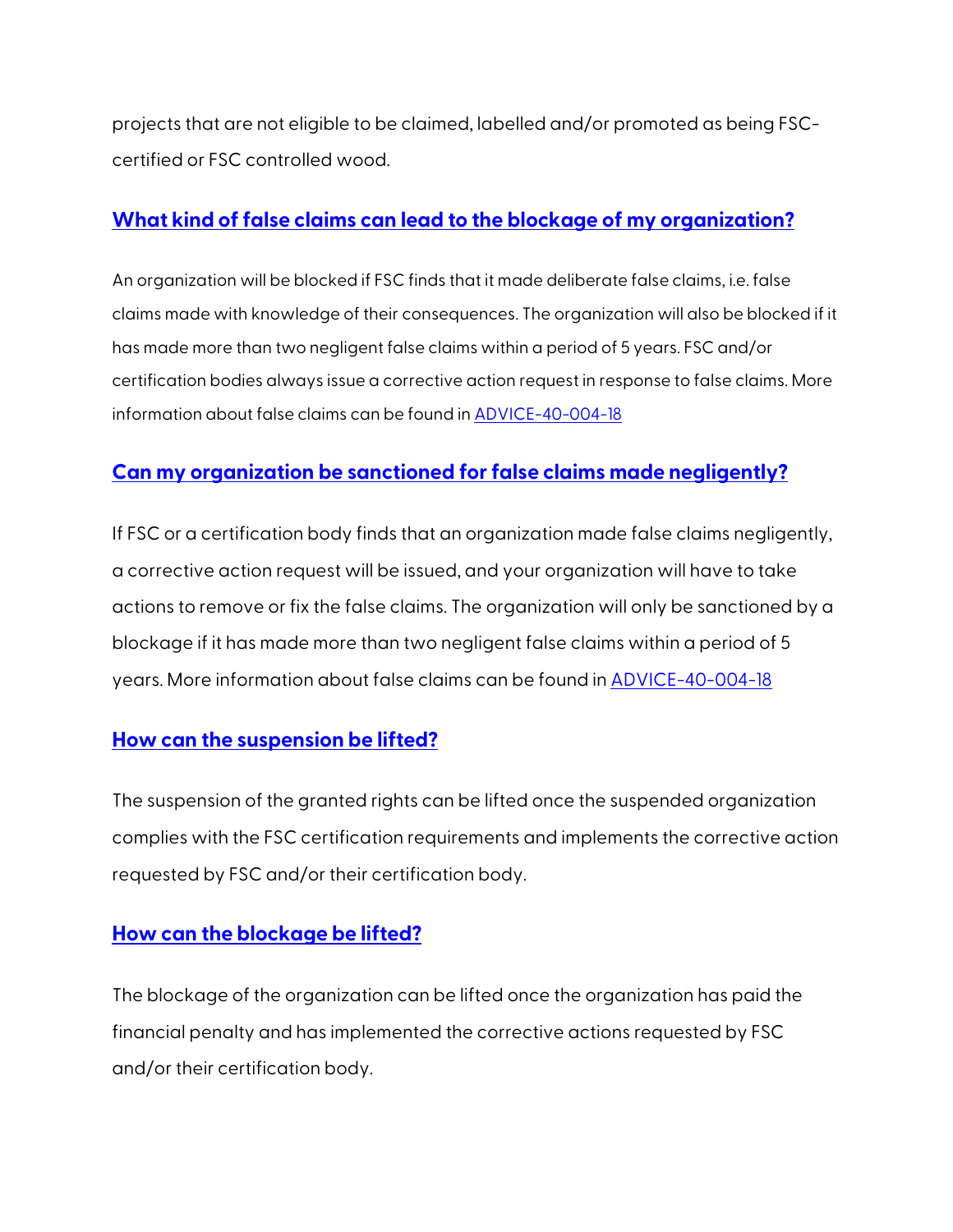## **[How much is the financial penalty?](https://connect.fsc.org/es/tla/faqs#how-much-is-the-financial-penalty)**

The financial penalty is calculated taking into account the duration of the false claim, the severity of the false claim and the financial capacity of the organization that commits a false claim. This ensures that the financial penalty is reasonable and reflects the gravity and damages suffered by the FSC certification scheme. The methodology used to calculate the financial penalty can be found in [FSC-PRO-10-003.](https://fsc.org/en/document-centre/documents/resource/431)

## **[Who can I contact, if my organization has questions regarding the content](https://connect.fsc.org/es/tla/faqs#who-can-i-contact-if-my-organization-has-questions-regarding-the-content-of-the-tla)  [of the TLA?](https://connect.fsc.org/es/tla/faqs#who-can-i-contact-if-my-organization-has-questions-regarding-the-content-of-the-tla)**

For any questions relating to the content of the TLA, you can write an email to [licensing@fsc.org.](mailto:licensing@fsc.org)

## **Signature of the TLA**

## **[Why does an organization need to sign a TLA?](https://connect.fsc.org/es/tla/faqs#why-does-an-organization-need-to-sign-a-tla)**

An organization needs to sign a TLA to be associated with FSC and its missions. A TLA is also necessary to use the FSC trademarks for on-product labelling or for promoting certified products.

## **[How can an organization sign a new TLA?](https://connect.fsc.org/es/tla/faqs#how-can-an-organization-sign-a-new-tla)**

FSC changed the way a TLA is signed by introducing the FSC Certification Portal. In order to sign the new TLA, the organization is invited by FSC or its certification body to create a profile on **FSC Connect**. From the FSC Connect account, the organization can access th[e FSC Certification Portal,](https://connect.fsc.org/tla/home) where specific information, such as the name of the legal representative who will sign the TLA, needs to be provided.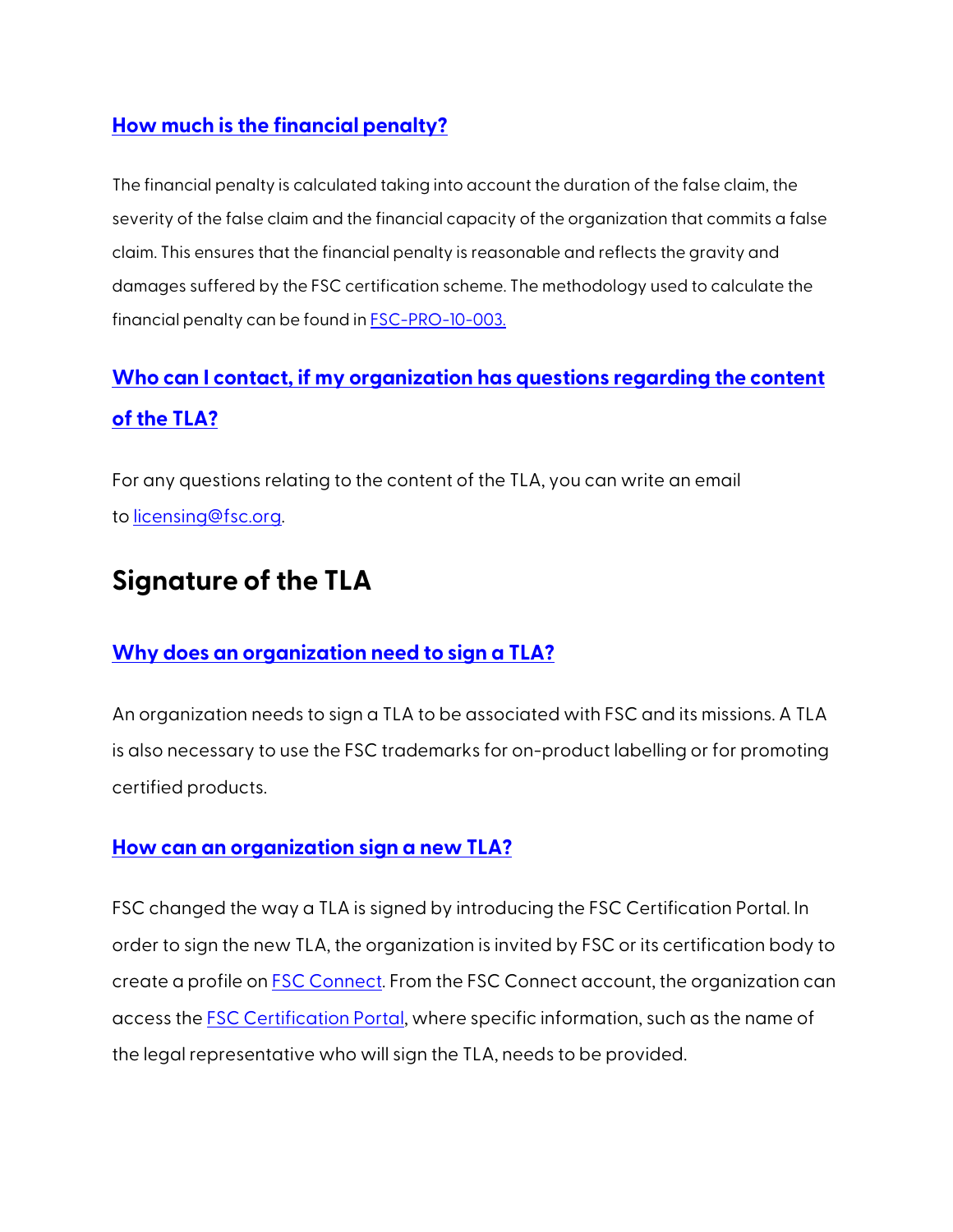Once the profile of the organization is created, the organization will receive an email invitation to sign the TLA electronically with **DocuSign®**.

### **[Who can sign the TLA?](https://connect.fsc.org/es/tla/faqs#who-can-sign-the-tla)**

The TLA can only be signed by a person duly authorized. This can be the legal representative of the organization or another person who is authorized to sign the TLA. After the signature of the organization, FSC will counter-sign the TLA via DocuSign®.

#### **[What is DocuSign®?](https://connect.fsc.org/es/tla/faqs#what-is-docusignr)**

DocuSign is an online platform that allows recipients to electronically review and digitally sign documents. For more information about DocuSign, please visi[t www.docusign.com.](http://www.docusign.com/)

## **[What happens with existing TLAs between a certificate holder and FSC?](https://connect.fsc.org/es/tla/faqs#what-happens-with-existing-tlas-between-a-certificate-holder-and-fsc)**

The new TLA will replace any existing TLA. Every certified organization must operate under the same mechanism and must hold the latest version of the TLA. Old versions of the TLA will therefore be terminated towards 2022.

## **[How much time do I have to sign the TLA?](https://connect.fsc.org/es/tla/faqs#how-much-time-do-i-have-to-sign-the-tla)**

You can sign the TLA after you receive the invitation to electronically sign the TLA. This invitation link (DocuSign®) is valid for 90 days, but it can be re-initiated.

#### **[My organization signed a new TLA, where can I find it?](https://connect.fsc.org/es/tla/faqs#my-organization-signed-a-new-tla-where-can-i-find-it)**

The signed TLA can be found in the organization's profile on th[e FSC Certification](https://connect.fsc.org/tla/home)  [Portal.](https://connect.fsc.org/tla/home) It can take up to 2 working days for your signed TLA to appear after your signature, since FSC counter-signs the agreement.

## **[Who can I contact, if I have a difficulty signing my TLA via DocuSign®?](https://connect.fsc.org/es/tla/faqs#who-can-i-contact-if-i-have-a-difficulty-signing-my-tla-via-docusignr)**